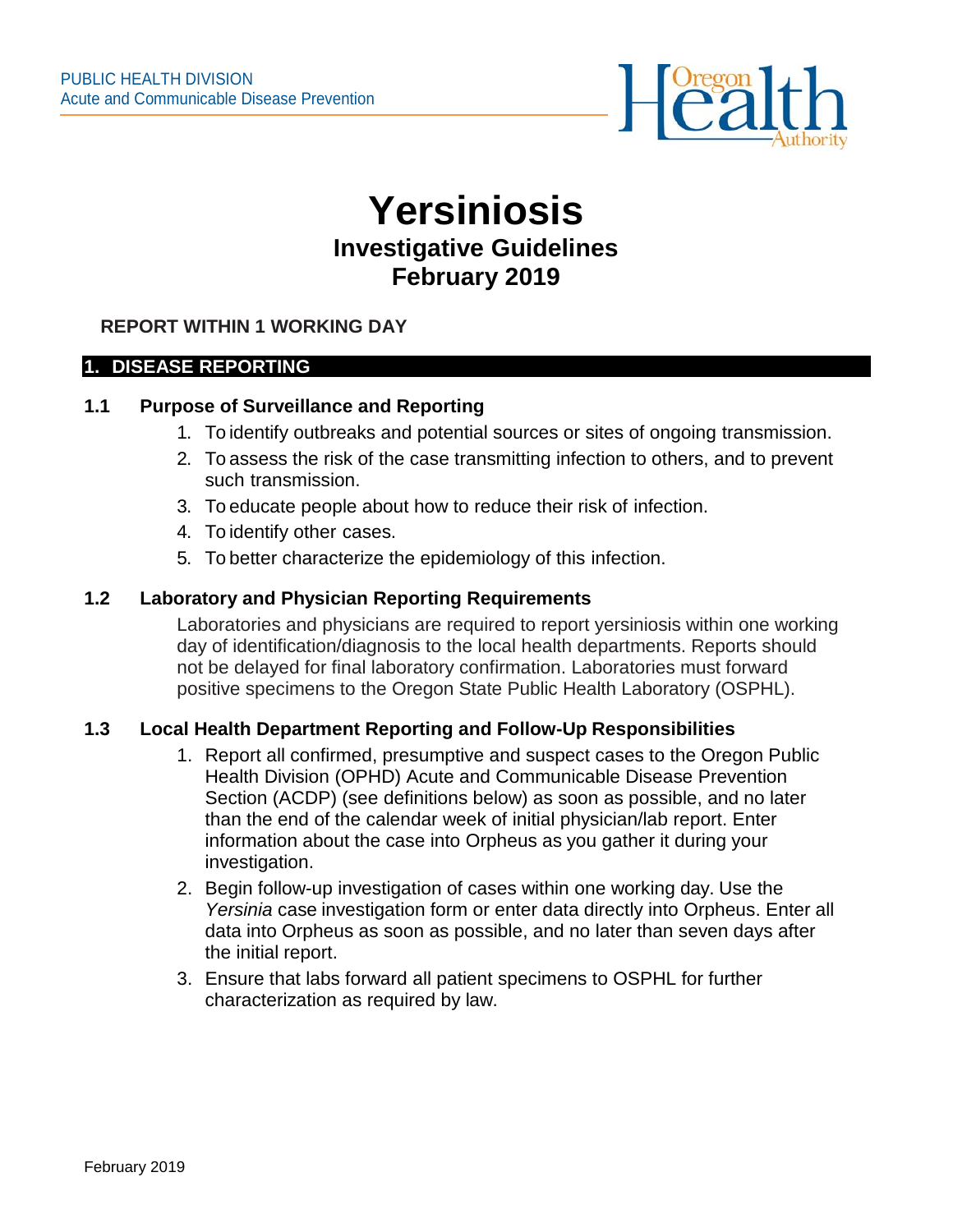# **2. THE DISEASE AND ITS EPIDEMIOLOGY**

## **2.1 Etiologic Agent**

*Yersinia* is a Gram-negative bacillus. In this country, intestinal infection in humans is caused by *Y. enterocolitica* and less commonly by *Y. pseudotuberculosis*. For both species, serotypes causing disease may vary in different geographic areas; *Y. enterocolitica* type O3 is responsible for most outbreaks in the United States.

## **2.2 Description of Illness**

Yersiniosis is an acute intestinal infection typically occurring as acute febrile diarrhea (especially in young children) that may be bloody. Involvement of abdominal lymph nodes causing right-sided abdominal symptoms may be mistaken for appendicitis (especially in older children and adults). Complications include erythema nodosum (in about 10% of adults, particularly women), postinfectious arthritis (with a predilection for HLA-B27 genetic type), and bloodstream infection. These complications tend to resolve within a few months. Bacteremia occurs most often among people with iron overload (e.g., hemochromatosis) or those with underlying immunosuppressive illness or therapy.

## **2.3 Reservoirs**

Animals are the principal reservoir for *Yersinia* spp. The pig is the principal reservoir for pathogenic *Y. enterocolitica*; asymptomatic pharyngeal carriage is common in swine, especially in the winter. *Y. pseudotuberculosis* is widespread among many species of avian and mammalian hosts, particularly among rodents and other small mammals.

## **2.4 Modes of Transmission**

Transmission takes place by eating and drinking contaminated food or water, or by contact with infected animals or, less commonly, infected people. *Y. enterocolitica* has been isolated from a variety of foods; however, pathogenic strains are most commonly isolated from raw pork or pork products. In the United States, preparation of chitterlings (pork intestines) in the household may result in infection. In contrast to most foodborne pathogens, *Y. enterocolitica* can multiply under refrigeration and low-oxygen conditions. *Y. enterocolitica* has been recovered from natural bodies of water.

Sick animals, including farm animals and pets such as kittens and puppies, have been implicated as the source of human *Y. pseudotuberculosis*.

Nosocomial infection has been reported, as well as rare reports of transmission by blood transfusion from donors who had no symptoms or mild gastrointestinal illness.

#### **2.5 Incubation Period**

Probably 3–7 days, generally under 10 days.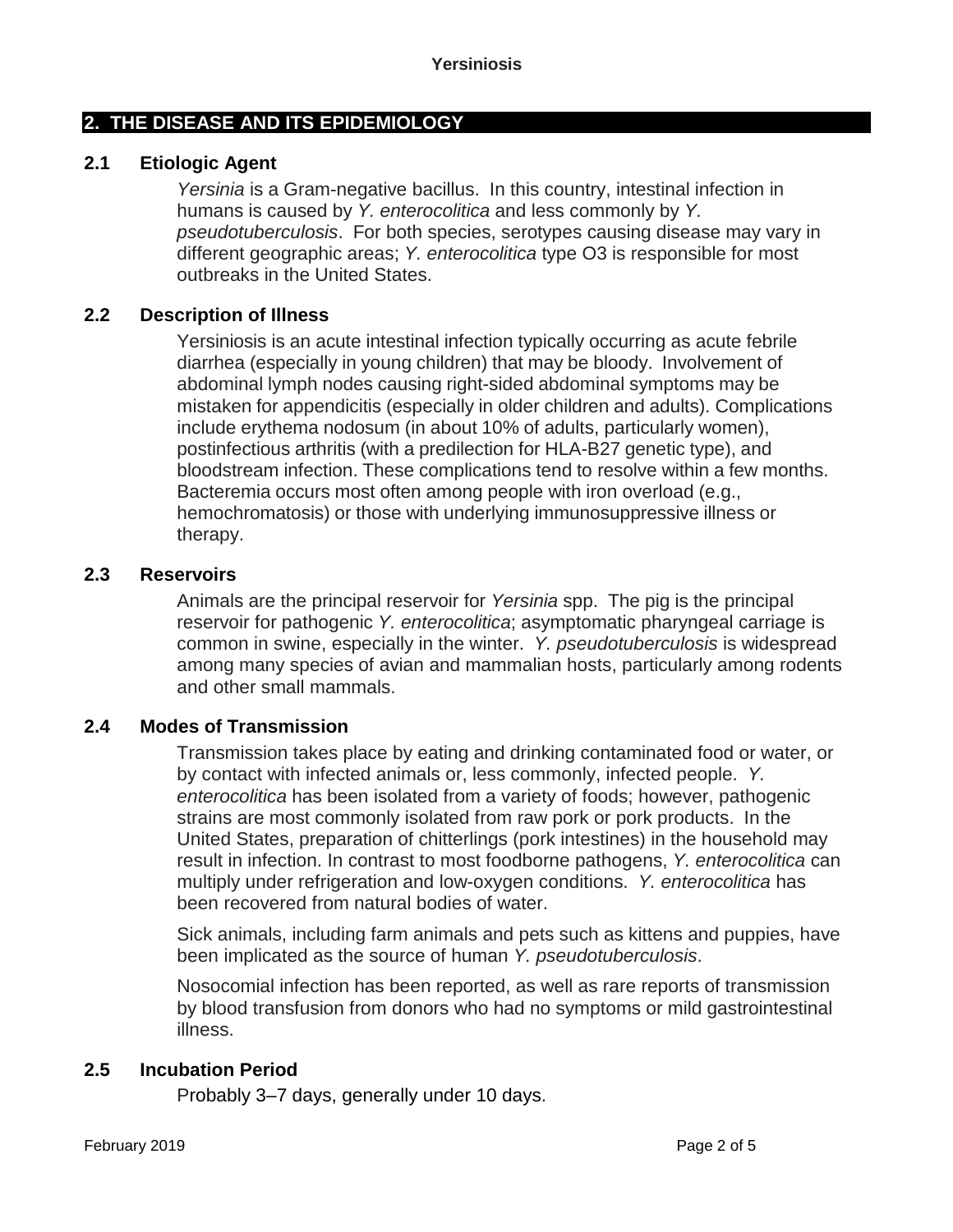# **2.6 Period of Communicability**

Although bacterial shedding occurs with diarrhea and may persist for a prolonged period after symptoms resolve; secondary transmission is rare. Prolonged asymptomatic shedding has been reported.

## **2.7 Treatment**

Uncomplicated cases of diarrhea due to *Y. enterocolitica* typically resolve without antibiotic treatment. However, in more severe or complicated infections, antibiotics such as aminoglycosides, doxycycline, trimethoprimsulfamethoxazole, or fluoroquinolones may be useful. The organism is usually resistant to penicillin and first-generation cephalosporins.

# **2. CASE DEFINITIONS, DIAGNOSIS AND LABORATORY SERVICES**

Some laboratories have started using culture-independent diagnostic tests (CIDTs), which detect the genetic sequence of a bacterium using a polymerase chain reaction (PCR) test. However, if no culture is done, we will have no subtyping for public health purposes. If PCR is positive for *Yersinia* spp., some laboratories in Oregon will do reflex culture. Laboratories should automatically forward positive specimens to OSPHL for additional typing. When you get a PCR-positive test before the culture result, please proceed to interview the presumptive case; most will be confirmed by culture. A repeat positive laboratory result within 365 days is not counted as a new case unless it is a different species.

## **3.1 Confirmed Case Definition**

Anyone with *Yersinia* spp. cultured from any site.

## **3.2 Presumptive Case Definition**

A CIDT-positive case; or someone with clinically compatible illness (diarrhea or abdominal pain) epidemiologically linked to a confirmed or presumptive case.

## **3.4 Services Available at the Oregon State Public Health Laboratory (OSPHL)**

OSPHL provides isolate identification, serotyping, and stool culturing for *Yersinia* species. For complete specimen collection instructions, please visit the OSPHL Lab Test Menu at [www.healthoregon.org/labtests.](http://www.healthoregon.org/labtests) Complete all required fields on the General Microbiology Test Request Form (#60), available at [www.bitly.com/phl-forms.](http://www.bitly.com/phl-forms)

For isolate identification, submit a pure isolate of the organism growing on an agar slant that will support growth (e.g., nutrient or blood agar). To order, choose the *Yersinia* spp. (non-*Y. pestis*) ID box on the Test Request Form.

For stool culture, submit stool in Cary Blair transport media to the fill line on the vial. To order, choose the *Yersinia* spp. (non-*Y. pestis*) Culture box on the Test Request Form.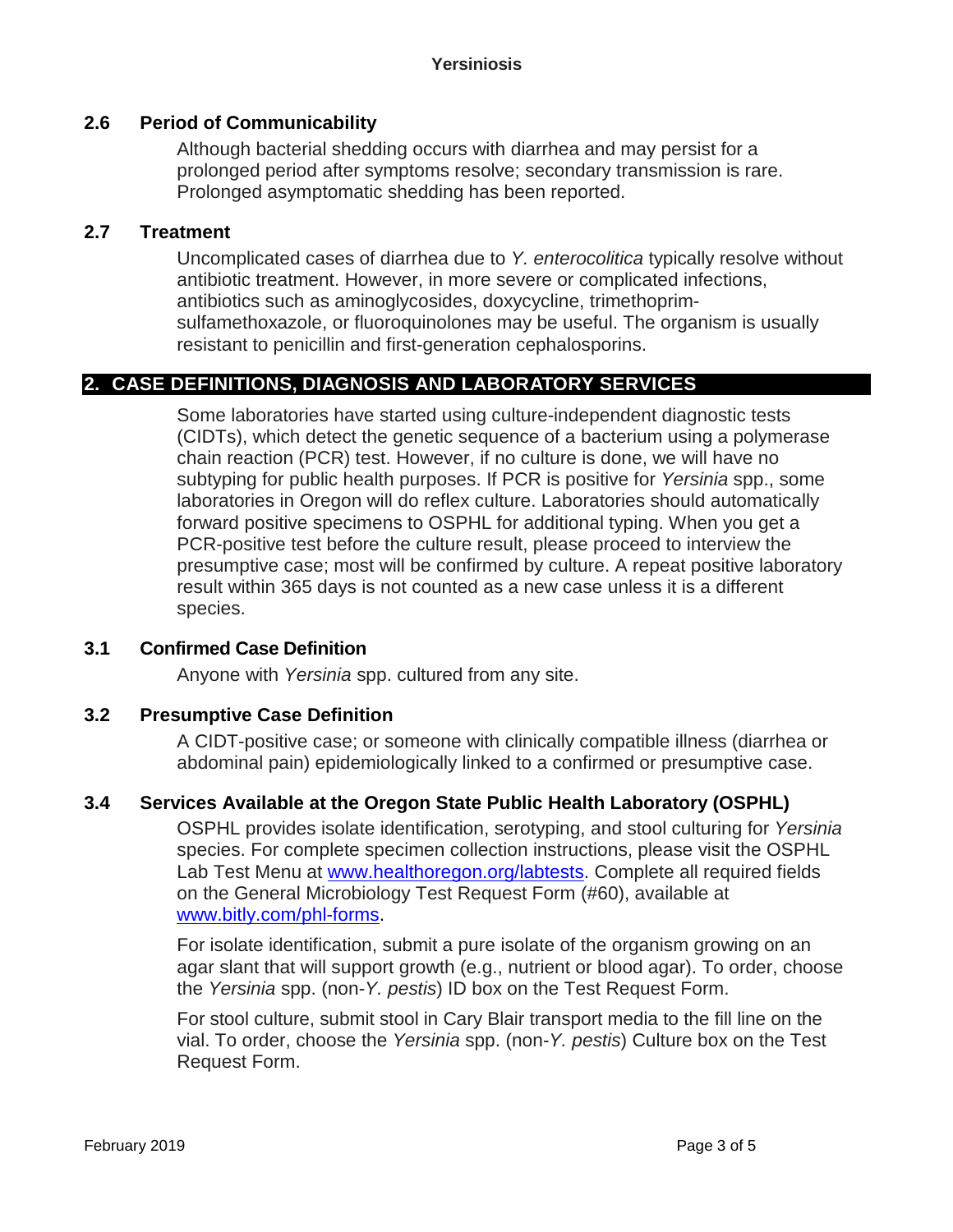#### **Yersiniosis**

All specimens must be properly packaged for transport. Contact OSPHL with questions about submitting specimens.

# **4. CASE INVESTIGATION**

## **4.1 Case Interview**

## **Identify Possible Source of Infection**

Ask about the exposures in the 2–10 days prior to onset:

- Consumption of
	- o raw pork
	- o chitterlings
	- o tofu
	- o unpasteurized milk or unpasteurized dairy products (e.g., soft cheeses made with raw milk)
- Handling or preparation of raw pork in the household, including chitterlings (pig intestines)
- Contact with pigs
- Contact with other animals, including pet dogs, cats, rodents and birds
- Blood transfusion
- Meals eaten at restaurant or public gatherings (collect name, date, and location)

## **4.2 Identify Potentially Exposed Persons**

Collect name, age, onset date, and contact information of people with similar illness.

## **4.3 Environmental Evaluation**

An environmental evaluation is usually not needed since the source of the infection is rarely determined with certainty.

# **5. CONTROLLING FURTHER SPREAD**

## **5.1 Patient/Household Education**

- 1. Basic instruction about hand washing after defecation or diaper changing and before food preparation should be provided to cases and potentially exposed contacts.
- 2. As indicated, provide other pointers about minimizing fecal exposure in daily life.

# **5.2 Isolation of Case**

Standard precautions are adequate to prevent transmission of yersiniosis.